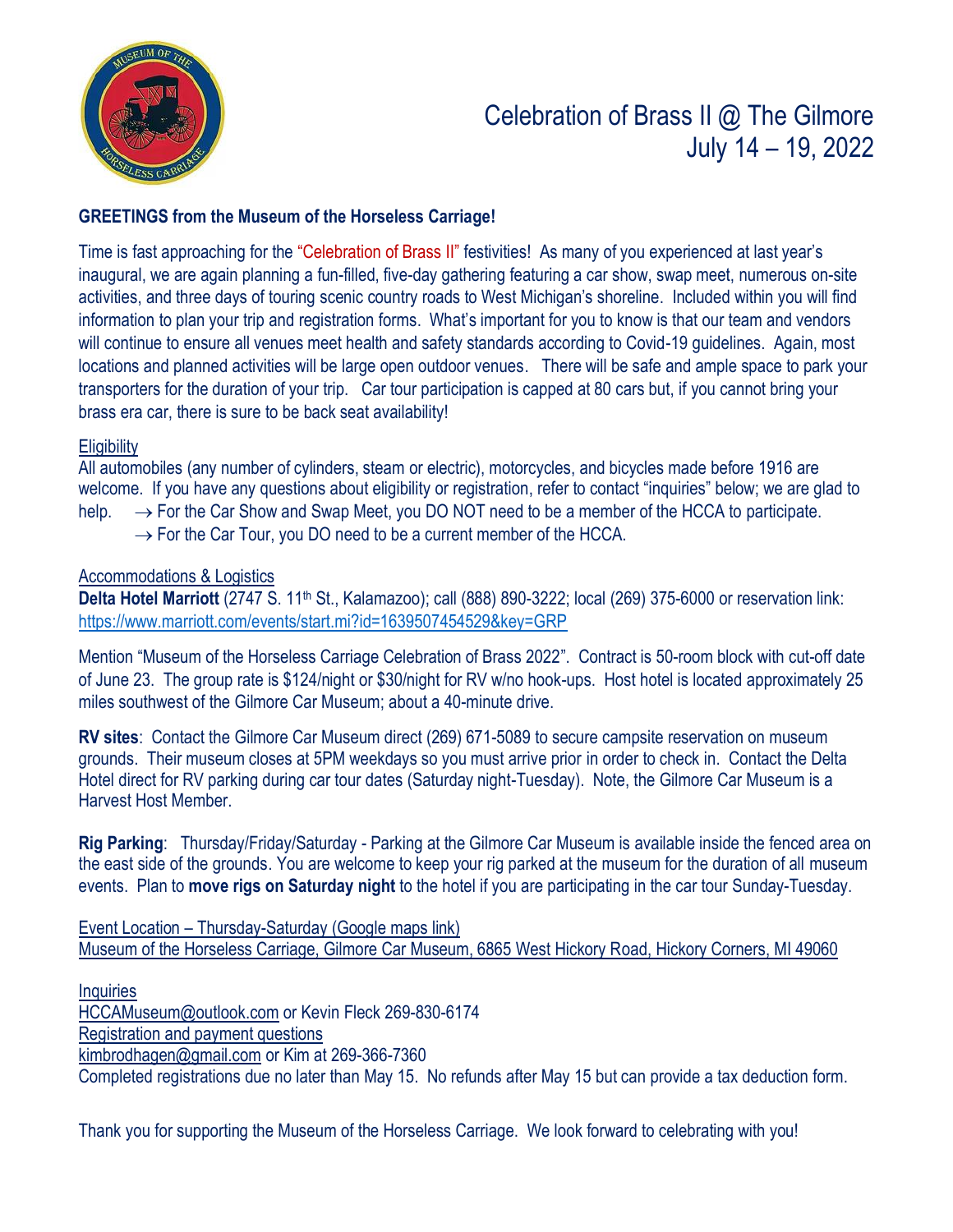### **CELEBRATION OF BRASS II – REGISTRATION –** page 1

One form per car entry – Swap meet vendors fill in "personal information"

| <b>REGISTERING FOR CAR TOUR:</b>                                                                                                                                                                                                   |                                                                                                                                                                                                                                      |  |  |  |
|------------------------------------------------------------------------------------------------------------------------------------------------------------------------------------------------------------------------------------|--------------------------------------------------------------------------------------------------------------------------------------------------------------------------------------------------------------------------------------|--|--|--|
|                                                                                                                                                                                                                                    |                                                                                                                                                                                                                                      |  |  |  |
|                                                                                                                                                                                                                                    |                                                                                                                                                                                                                                      |  |  |  |
|                                                                                                                                                                                                                                    | Need a navigator <b>Sand School State State State State State State State State State State State State State State State State State State State State State State State State State State State State State State State State </b> |  |  |  |
|                                                                                                                                                                                                                                    |                                                                                                                                                                                                                                      |  |  |  |
|                                                                                                                                                                                                                                    |                                                                                                                                                                                                                                      |  |  |  |
| Room for passenger(s) Yes No<br>VEHICLE INFORMATION (HCCA members and non-members - required for all registrants)<br>Year Make Make Make Music Model Model Model Model Music Music Music Music Music Music Music Music Music Music |                                                                                                                                                                                                                                      |  |  |  |

#### **OWNER / DRIVER COMMITMENT / RELEASE STATEMENT (Required for all registrants)**

I hereby agree to enter the vehicle described in the HCCA / Museum of the Horseless Carriage Celebration of Brass II event. In consideration of the right to enter this event and for other valuable considerations, I (we) do hereby agree to indemnify, protect, defend and hold harmless the Museum of the Horseless Carriage, The Gilmore Car Museum, and HCCA-designated National Tour, their Chapters and / or Regions, Officers, and Representatives from and against any and all claims, costs, liabilities and attorneys' fees arising from damage or injury, actual or claimed, of any kind or nature, to property or persons, resulting from my (our) participation in any of the Celebration of Brass events. The owner / driver has proof of bodily injury liability and \$100,000 property damage liability, or \$300,000 combined single limit liability insurance. The owner / driver certifies that the described vehicle(s) or substituted vehicle(s) entered in this event has duly passed the requirements of the motor vehicle authorities, or other governing bodies of the state in which the vehicle is registered, and the vehicle is legally registered and / or licensed. These entities and their representatives will not, and cannot, be held responsible for the "safety certification" of any participating vehicle.

 $\_$  , and the set of the set of the set of the set of the set of the set of the set of the set of the set of the set of the set of the set of the set of the set of the set of the set of the set of the set of the set of th

Signature of Owner **Date Signed** Signature of Owner **Date Signed** 

Signature of Driver (if other than owner)

\_\_\_\_\_\_\_\_\_\_\_\_\_\_\_\_\_\_\_\_\_\_\_\_\_\_\_\_\_\_\_\_\_\_\_\_\_\_\_\_\_\_\_\_\_\_\_\_\_\_\_\_\_\_\_\_\_